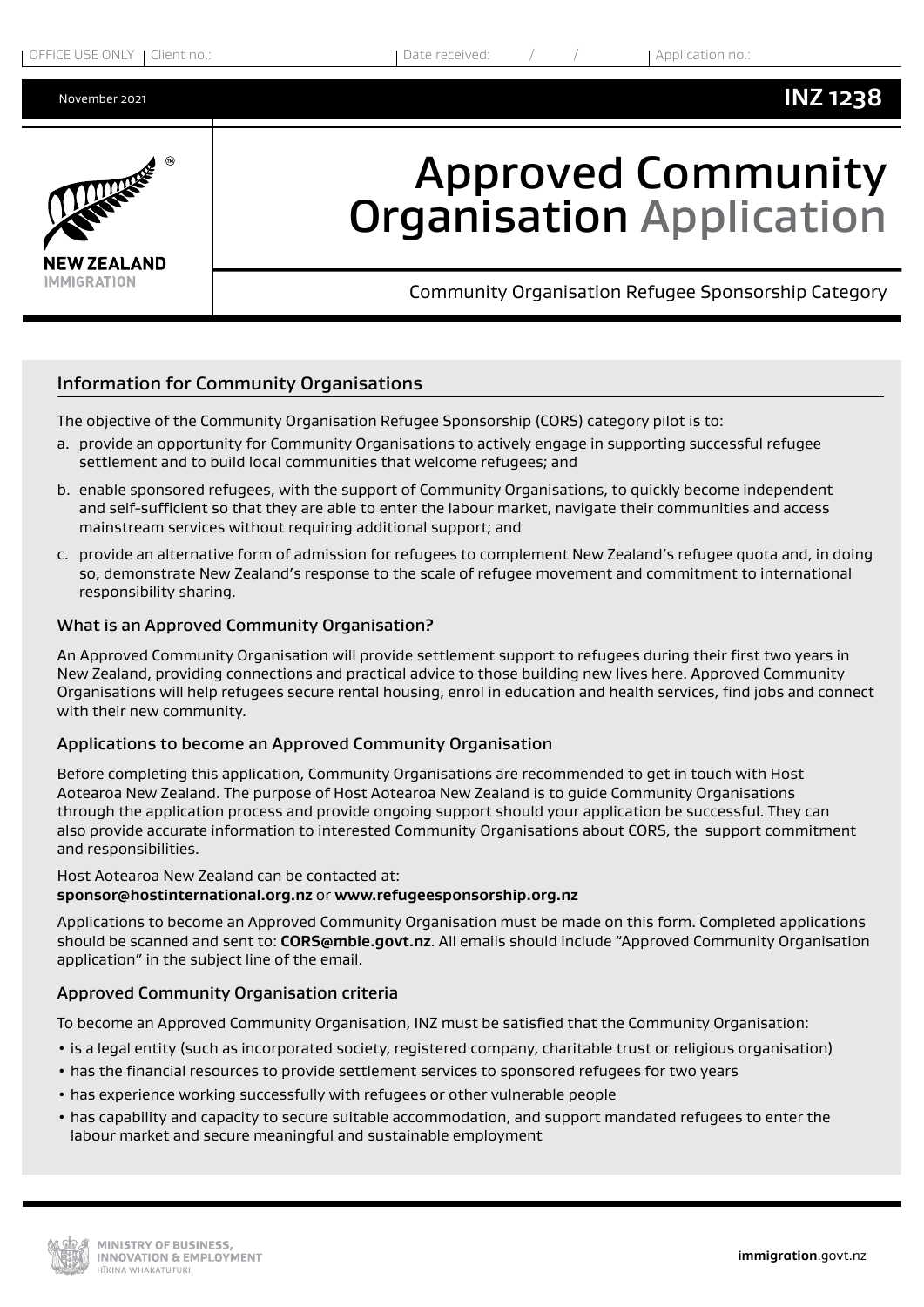- can enter into a Deed of Agreement for Services with INZ for the provision of settlement services
- has ensured all personnel in their organisation who will be working with the refugee/refugee family are fully vetted by the NZ Police (to support working with children and vulnerable adults and that they are suitable and of good character)
- has ensured all personnel in the organisation have completed an eLearning course entitled 'Fundamentals of Child Protection' administered by Safeguarding Children
- has developed a Child Protection Statement (these are policies and procedures for managing risk).

Evidence of meeting the above criteria must be submitted with this application.

#### Approved Community Organisation assessment

#### **Approval in principle**

Your application will be considered and if it meets the criteria above, you will be notified of your in principle approval.

However, before Approved Community Organisation status can be granted, enabling your organisation to nominate or be matched with potential applicant refugees, you will need to enter into a Deed of Agreement for Services with INZ for the provision of settlement services within the required timeframe. If that does not happen, your application will be declined.

#### **Duration of approved status**

Community Organisation status will be granted for the duration of the pilot. The Community Organisation must submit a settlement plan for each refugee/refugee family it wishes to support.

#### Approval status may be refused or rescinded

A Community Organisation's application for approval status will be declined if a Community Organisation does not meet the criteria for approval status, or if INZ considers that approving that Community Organisation would create unacceptable risks to the integrity of New Zealand's immigration laws or policies.

Approval status may be rescinded if INZ considers a Community Organisation's conduct has created an unacceptable risk to the integrity of New Zealand's immigration laws or policies.

#### Applications for reconsideration

There is no statutory right of appeal against a decision by INZ to decline an application to become a Community Organisation, however INZ will reconsider a decline decision if the Community Organisation provides new information and does so promptly. Any application for reconsideration must be made in writing. INZ's decision on a reconsideration is final.

#### Immigration Advisers Licensing Act 2007

Under the Immigration Advisers Licensing Act 2007 it is an offence to provide immigration advice without being licensed or exempt. If your immigration adviser is not licensed when they should be, Immigration New Zealand will return your application.

For more information and to view the register of licensed advisers, go to the Immigration Advisers Authority website **<www.iaa.govt.nz>** or email **[info@iaa.govt.nz](mailto:info@iaa.govt.nz).**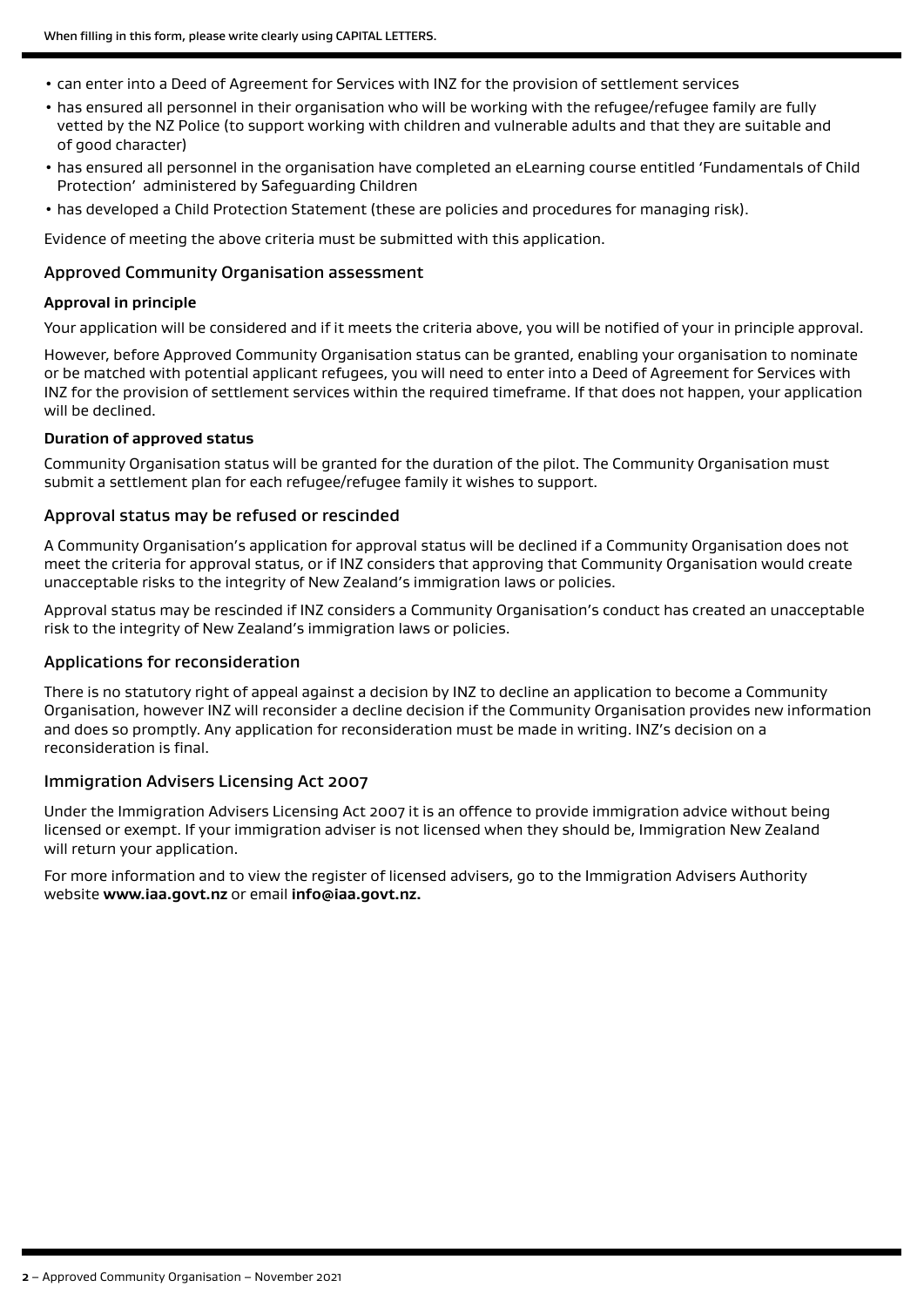| OFFICE USE ONLY   Client no.: |  |
|-------------------------------|--|
|-------------------------------|--|



## Approved Community Organisation Application

Community Organisation Refugee Sponsorship Category

|                | <b>Section A</b> Community Organisation's details                                                                                                                                                                                                                          |  |  |  |  |
|----------------|----------------------------------------------------------------------------------------------------------------------------------------------------------------------------------------------------------------------------------------------------------------------------|--|--|--|--|
|                | This form must be completed and signed by a person who has authority to make representations and enter into<br>agreements on the Community Organisation's behalf. Please answer all questions. If any question does not apply<br>please answer "N/A" for "not applicable". |  |  |  |  |
| A1 I           | Community Organisation's name<br><u> 1989 - Johann Stein, marwolaethau a bhann an t-Amhain Aonaich an t-Amhain Aonaich an t-Amhain Aonaich an t-A</u>                                                                                                                      |  |  |  |  |
| A2 I           | Community Organisation's legal status<br>(eg incorporated society, company, registered charitable trust)                                                                                                                                                                   |  |  |  |  |
| A <sub>3</sub> | What evidence of your organisation's legal status have you included with this application?                                                                                                                                                                                 |  |  |  |  |
| A4             | Name of person completing this application to become an Approved Community Organisation<br>Family/last name<br>Given/first name(s)                                                                                                                                         |  |  |  |  |
|                |                                                                                                                                                                                                                                                                            |  |  |  |  |
| <b>A5</b>      | Position or title                                                                                                                                                                                                                                                          |  |  |  |  |
| A6             | Community Organisation's contact details.<br>Name of contact person if different from that given at [44]                                                                                                                                                                   |  |  |  |  |
|                | Community Organisation's physical and postal addresses                                                                                                                                                                                                                     |  |  |  |  |
|                | Telephone (daytime)<br>Telephone (evening)<br><u> 1990 - Jan Barnett, fransk politiker</u>                                                                                                                                                                                 |  |  |  |  |
|                | Email<br>Fax                                                                                                                                                                                                                                                               |  |  |  |  |
|                | Website                                                                                                                                                                                                                                                                    |  |  |  |  |
|                |                                                                                                                                                                                                                                                                            |  |  |  |  |

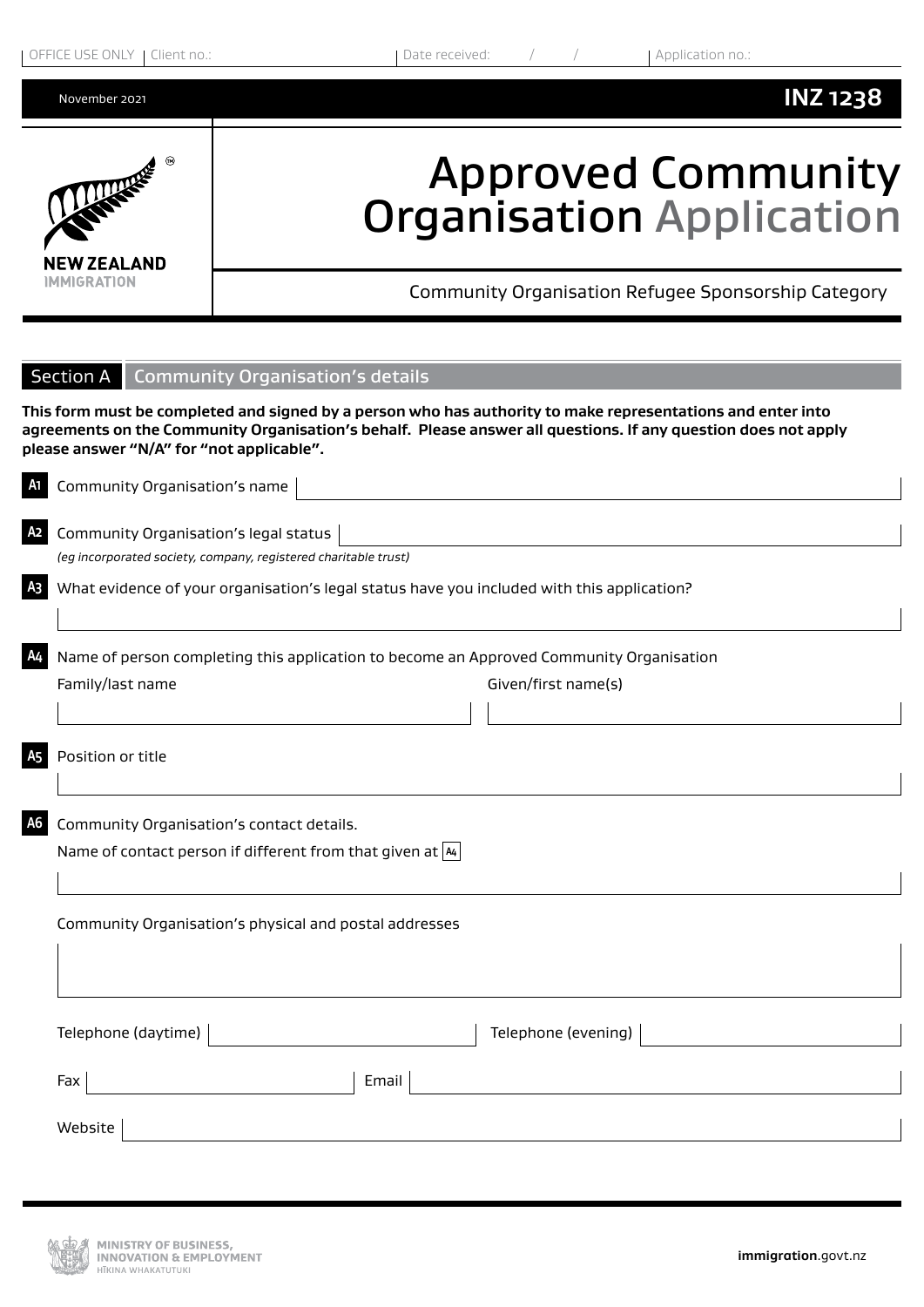| Α7<br>Name and address for communication about this application |                                                                                                                                                                                                                                                                                                                                        |  |  |  |  |  |
|-----------------------------------------------------------------|----------------------------------------------------------------------------------------------------------------------------------------------------------------------------------------------------------------------------------------------------------------------------------------------------------------------------------------|--|--|--|--|--|
|                                                                 | Same as address at $ \text{as} \text{or}$<br>Other Give details below                                                                                                                                                                                                                                                                  |  |  |  |  |  |
|                                                                 | Name of contact person                                                                                                                                                                                                                                                                                                                 |  |  |  |  |  |
| Organisation name (if applicable) and address                   |                                                                                                                                                                                                                                                                                                                                        |  |  |  |  |  |
|                                                                 | New Zealand Business Number (if applicable)<br>For help search: www.nzbn.govt.nz                                                                                                                                                                                                                                                       |  |  |  |  |  |
|                                                                 | Telephone (daytime)<br>Telephone (evening)                                                                                                                                                                                                                                                                                             |  |  |  |  |  |
|                                                                 | Fax<br>Email                                                                                                                                                                                                                                                                                                                           |  |  |  |  |  |
|                                                                 | Do you authorise the person stated at $ 46 $ to act on your behalf?<br>$\Box$ Yes $\Box$ No                                                                                                                                                                                                                                            |  |  |  |  |  |
| A9                                                              | Have you received immigration advice on this application?                                                                                                                                                                                                                                                                              |  |  |  |  |  |
|                                                                 | Yes Please make sure that your immigration adviser completes Sections F and G: Immigration adviser's details.<br>No                                                                                                                                                                                                                    |  |  |  |  |  |
|                                                                 | You can find a definition of immigration advice at www.immigration.govt.nz/advice                                                                                                                                                                                                                                                      |  |  |  |  |  |
|                                                                 | Section B<br><b>Community Organisation's intentions</b>                                                                                                                                                                                                                                                                                |  |  |  |  |  |
| <b>B1</b>                                                       | If successful, who does your organisation propose to support? Indicate both if applicable.                                                                                                                                                                                                                                             |  |  |  |  |  |
|                                                                 | Mandated refugees nominated by your organisation<br>Mandated refugees identified by the UNHCR                                                                                                                                                                                                                                          |  |  |  |  |  |
| <b>B2</b>                                                       | Has your organisation engaged with Host Aotearoa New Zealand?                                                                                                                                                                                                                                                                          |  |  |  |  |  |
|                                                                 | Yes<br>No                                                                                                                                                                                                                                                                                                                              |  |  |  |  |  |
| <b>B3</b>                                                       | Is your organisation able to enter into a Deed of Agreement for Services with Immigration New Zealand for the<br>provision of settlement services?<br>Yes                                                                                                                                                                              |  |  |  |  |  |
|                                                                 | No                                                                                                                                                                                                                                                                                                                                     |  |  |  |  |  |
|                                                                 | <b>Community Organisation's details</b><br><b>Section C</b>                                                                                                                                                                                                                                                                            |  |  |  |  |  |
| C1                                                              | How many years has the Community Organisation been operating?                                                                                                                                                                                                                                                                          |  |  |  |  |  |
| C2                                                              | When was the Community Organisation established? $\lfloor \frac{D+D+ M+M + Y + Y + Y }{D+D+ M+M + Y + Y + Y }$                                                                                                                                                                                                                         |  |  |  |  |  |
| C <sub>3</sub>                                                  | Please give brief details of your Community Organisation such as the purpose of your organisation, your<br>connections to the community, any previous involvement your organisation has had with refugees, has your<br>organisation provided support services (if further details are given in a separate document please state this)? |  |  |  |  |  |
|                                                                 |                                                                                                                                                                                                                                                                                                                                        |  |  |  |  |  |
|                                                                 |                                                                                                                                                                                                                                                                                                                                        |  |  |  |  |  |
|                                                                 |                                                                                                                                                                                                                                                                                                                                        |  |  |  |  |  |
|                                                                 |                                                                                                                                                                                                                                                                                                                                        |  |  |  |  |  |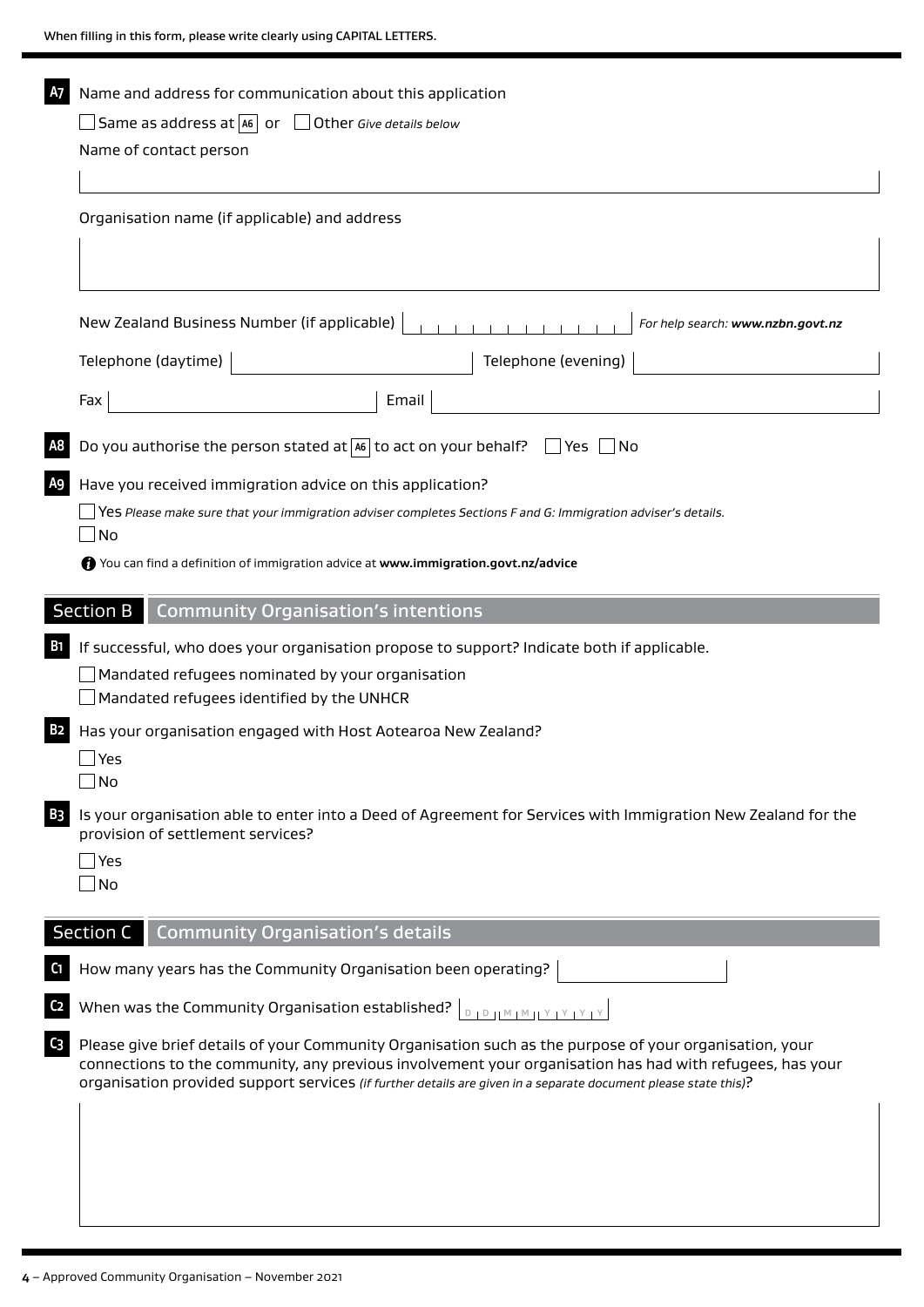|                | Section D   Financial Resources                                                                                                                                                                                                                                                                                                                                                |
|----------------|--------------------------------------------------------------------------------------------------------------------------------------------------------------------------------------------------------------------------------------------------------------------------------------------------------------------------------------------------------------------------------|
| D1             | What evidence can you provide of your organisation's financial position? (Where possible, information supplied<br>should cover at least two financial years. For example, sets of accounts certified by an accountant, statements<br>of financial position. The more evidence you can enclose, the sooner INZ will be able to complete its assessment<br>of your application.) |
|                |                                                                                                                                                                                                                                                                                                                                                                                |
|                |                                                                                                                                                                                                                                                                                                                                                                                |
|                |                                                                                                                                                                                                                                                                                                                                                                                |
|                |                                                                                                                                                                                                                                                                                                                                                                                |
|                | Section E   Working with children and vulnerable adults                                                                                                                                                                                                                                                                                                                        |
| E1.            | Have you included evidence that all personnel in your organisation who will be supporting applicant refugees<br>are fully vetted by the New Zealand Police to support working with children?<br>$\Box$ Yes<br>$\Box$ No                                                                                                                                                        |
| E <sub>2</sub> | Have you included evidence that all personnel in your organisation who will be supporting applicant refugees<br>have completed an eLearning course entitled 'Fundamentals of Child Protection' administered by Safeguarding<br>Children?<br>$\Box$ Yes                                                                                                                         |
|                | $\Box$ No                                                                                                                                                                                                                                                                                                                                                                      |
| E <sub>3</sub> | Have you included evidence that your organisation has developed a Child Protection Statement and appointed<br>a person in your organisation to oversee obligations under Child Policy Legislation.<br>$\Box$ Yes<br>$\Box$ No                                                                                                                                                  |
|                | <b>Section F</b><br><b>Declaration by Community Organisation</b>                                                                                                                                                                                                                                                                                                               |

## **This section must be read and signed by a person who has authority to make representations and enter into agreements on the Community Organisation's behalf.**

I understand the notes and questions in this form and I declare that the information given about my organisation is true and correct.

I understand that if I make any false statements, or provide any false or misleading information, or have changed or altered this form in any way, this application as a Community Organisation may be declined, and that I may also be committing an offence under sections 342 and 348 of the Immigration Act 2009 and may be liable to prosecution.

I understand that I am required to inform Immigration New Zealand about any relevant changes to the circumstances of my Community Organisation that occur after I lodge this application.

I understand that if I have received immigration advice from an immigration adviser and if that immigration adviser is not licensed under the Immigration Advisers Licensing Act 2007 when they should be, Immigration New Zealand will return my application.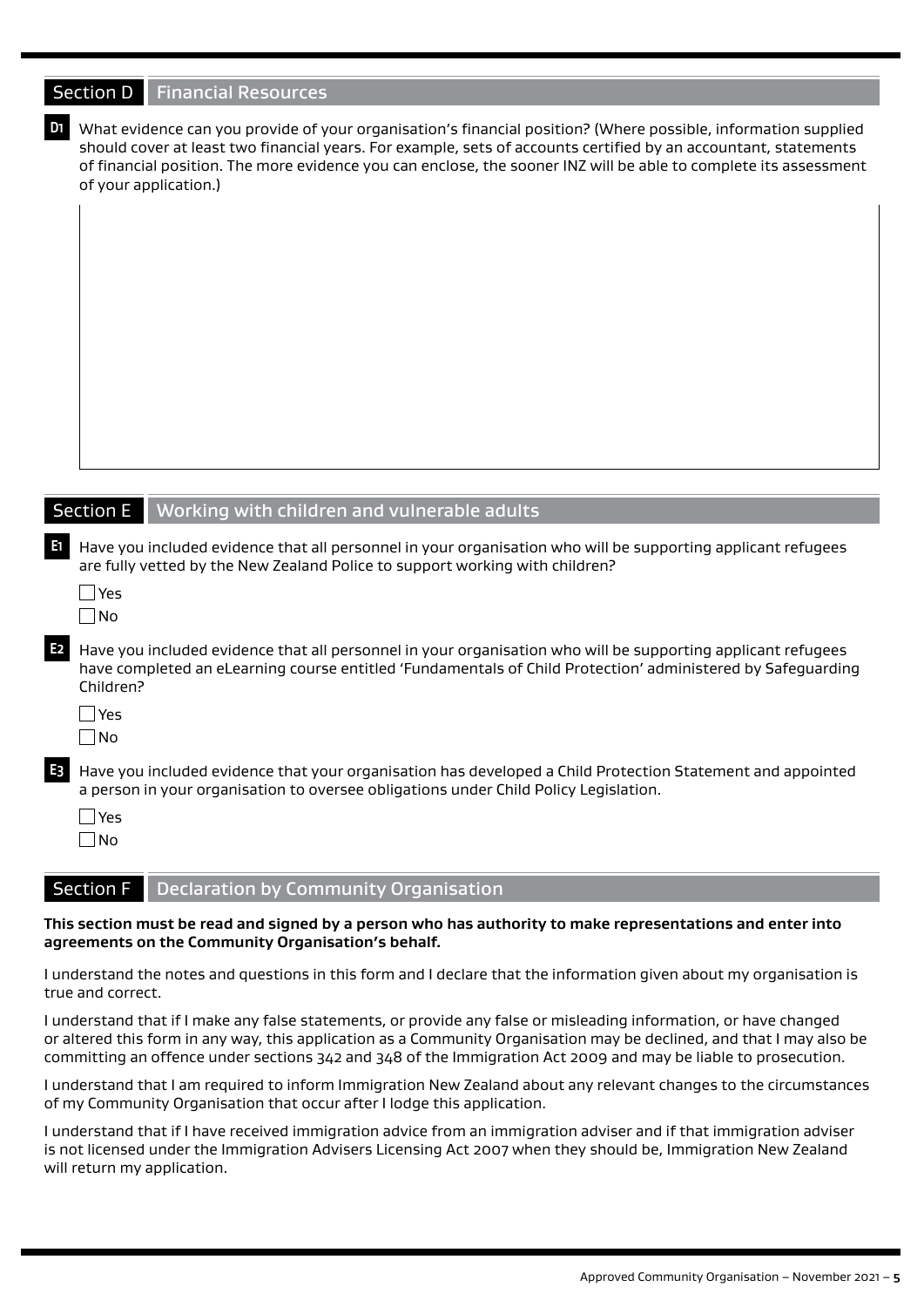I authorise Immigration New Zealand to make any enquiries it deems necessary in respect of the documents or information provided in respect of this application, and to share information provided about me or my Community Organisation with other government agencies (including overseas agencies) to the extent necessary to make decisions about whether I qualify as a Community Organisation under the Community Organisation Refugee Sponsorship Category.

|                | Signature of Community Organisation<br>Date<br><b>ID HM IM HY IY</b>                                                                                                                                                                                                              |  |  |  |  |  |  |
|----------------|-----------------------------------------------------------------------------------------------------------------------------------------------------------------------------------------------------------------------------------------------------------------------------------|--|--|--|--|--|--|
|                | Job title or position                                                                                                                                                                                                                                                             |  |  |  |  |  |  |
|                | <b>Section G</b><br>Immigration adviser's details                                                                                                                                                                                                                                 |  |  |  |  |  |  |
|                | This section must be completed by the Community Organisation's immigration adviser. If the Community<br>Organisation does not have an immigration adviser, this section does not have to be completed.                                                                            |  |  |  |  |  |  |
| G <sub>1</sub> | Tick the one option that applies to you.                                                                                                                                                                                                                                          |  |  |  |  |  |  |
|                | I am a licensed immigration adviser under the New Zealand Immigration Advisers Licensing Act 2007. Go to $\left  \mathfrak{S} \right $                                                                                                                                            |  |  |  |  |  |  |
|                | am exempt from licensing under the New Zealand Immigration Advisers Licensing Act 2007. Go to $ 63 $                                                                                                                                                                              |  |  |  |  |  |  |
|                | If you are unlicensed when you should be licensed under the Immigration Advisers Licensing Act 2007, Immigration New Zealand<br>will return your client's application. It is an offence to provide immigration advice without holding a licence, unless you are exempt.           |  |  |  |  |  |  |
| G <sub>2</sub> | Licensed advisers. Provide your licence details.                                                                                                                                                                                                                                  |  |  |  |  |  |  |
| Licence type   |                                                                                                                                                                                                                                                                                   |  |  |  |  |  |  |
|                | full<br>provisional<br>limited. List conditions specified in the register.                                                                                                                                                                                                        |  |  |  |  |  |  |
|                |                                                                                                                                                                                                                                                                                   |  |  |  |  |  |  |
|                | Licence number $ _2$ o<br>Go to Section J: Declaration by person assisting the applicant.                                                                                                                                                                                         |  |  |  |  |  |  |
| G <sub>3</sub> | Exempt from licensing. Tick one box below to show why you are exempt from licensing.                                                                                                                                                                                              |  |  |  |  |  |  |
|                | I provided immigration advice in an informal or family context only, and I did not provide the advice<br>systematically or for a fee.                                                                                                                                             |  |  |  |  |  |  |
|                | I am a New Zealand member of Parliament or member of their staff and I provided immigration advice<br>as part of my employment agreement.                                                                                                                                         |  |  |  |  |  |  |
|                | I am a foreign diplomat or consular staff.                                                                                                                                                                                                                                        |  |  |  |  |  |  |
|                | am an employee of the New Zealand public service and I provided immigration advice within the scope<br>of my employment agreement.                                                                                                                                                |  |  |  |  |  |  |
|                | I am a lawyer and I hold a current practising certificate as a barrister or as a barrister and solicitor of the<br>High Court of New Zealand.                                                                                                                                     |  |  |  |  |  |  |
|                | I am employed by, or I am working as a volunteer for, a New Zealand community law centre where at least<br>one lawyer is on the employing body of the community law centre or is employed by or working as a volunteer<br>for the community law centre in a supervisory capacity. |  |  |  |  |  |  |
|                | I am employed by, or I am working as a volunteer for, a New Zealand citizens advice bureau.                                                                                                                                                                                       |  |  |  |  |  |  |
|                | Go to Section H: Declaration by person assisting the applicant.                                                                                                                                                                                                                   |  |  |  |  |  |  |
|                |                                                                                                                                                                                                                                                                                   |  |  |  |  |  |  |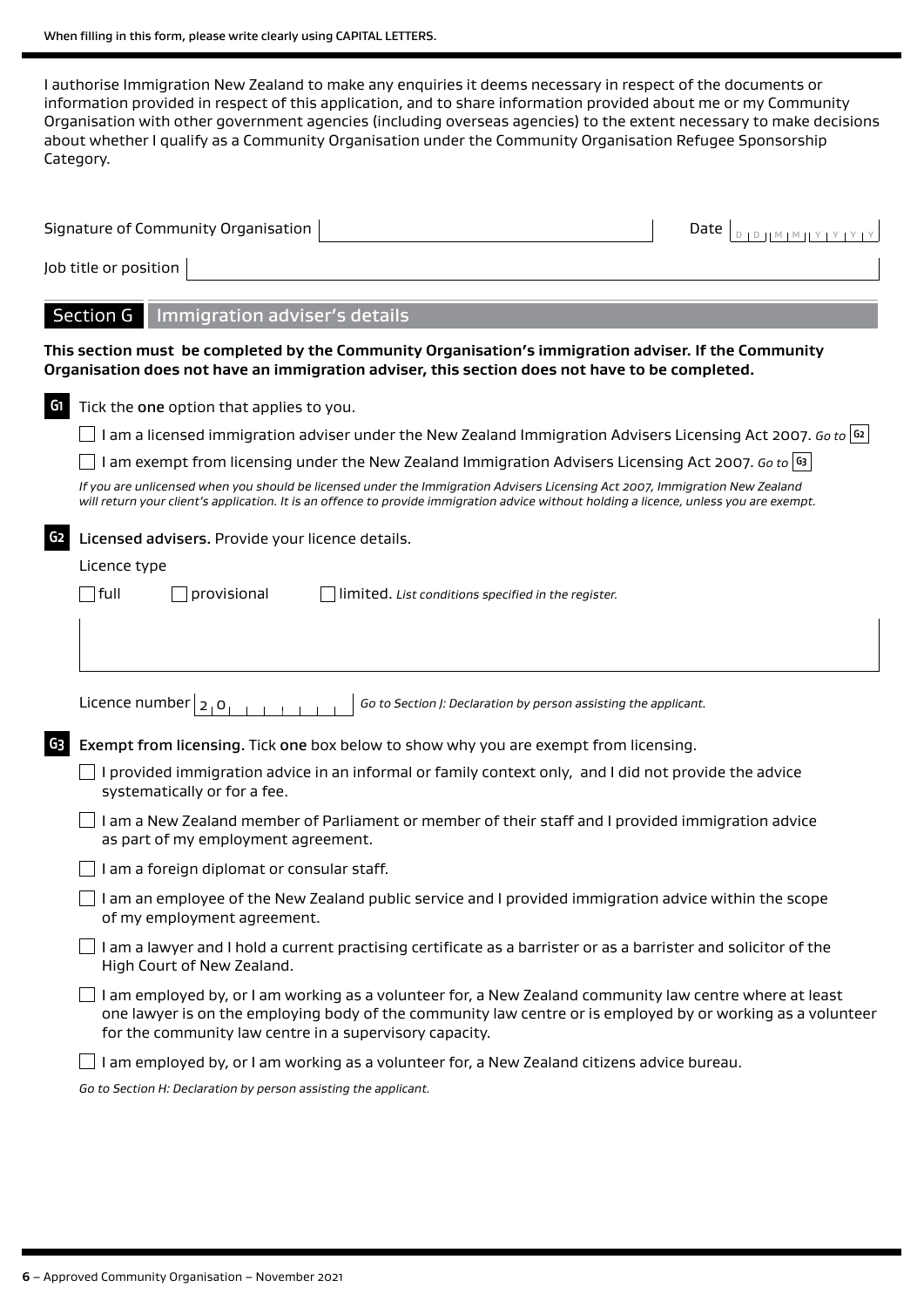## Section H Declaration by person helping the Community Organisation

**This section must be completed and signed by the Community Organisation's immigration adviser, or by any person who has assisted the Community Organisation by providing immigration advice, explaining, translating, or filling in the form. If the Community Organisation does not have an immigration adviser, and no one helped the Community Organisation to fill in this form, this section does not have to be completed.**

*If you are unlicensed when you should be licensed under the Immigration Advisers Licensing Act 2007, Immigration New Zealand will return your client's application. It is an offence to provide immigration advice without holding a licence.*

*For more information, go to the Immigration Advisers Authority website <www.iaa.govt.nz>, or email [info@iaa.govt.nz](mailto:info@iaa.govt.nz) or write to them at PO Box 6222, Wellesley Street, Auckland 1141, New Zealand.*

Name and address of person assisting the Community Organisation.

| ] Same as name and address given at $ \hspace{-.02in} $ $\hspace{-.02in}$ or $\hspace{-.02in}$ as below. |  |  |
|----------------------------------------------------------------------------------------------------------|--|--|
|                                                                                                          |  |  |

| Family/last name                              | Given/first name(s)               |  |
|-----------------------------------------------|-----------------------------------|--|
|                                               |                                   |  |
| Organisation name (if applicable) and address |                                   |  |
|                                               |                                   |  |
| New Zealand Business Number (if applicable)   | For help search: www.nzbn.govt.nz |  |

| Telephone (daytime) |       | Telephone (evening) |  |
|---------------------|-------|---------------------|--|
| Fax                 | Email |                     |  |

I understand that after the Community Organisation has signed this form it is an offence for me to change or add further information, change any documents attached to the form, or attach any further documents to the form. However, if changes are needed, the person making the changes must state on the form what information or documents have been changed or attached and give reasons for the changes or attachments.

I note that the maximum penalty for this offence is a fine of up to NZ\$100,000 and/or a term of imprisonment of up to seven years.

I certify that the employer asked me to help them complete this form and any additional forms. I certify that the employer agreed that the information provided was correct before signing the declaration.

 $\Box$  I have assisted the Community Organisation as an interpreter/translator.

 $\Box$  I have assisted the Community Organisation with recording information on the form.

 $\Box$  I have assisted the Community Organisation in another way.

*Please specify*

 $\Box$  I have provided immigration advice (as defined in the Immigration Advisers Licensing Act 2007) and my details in Section G: Immigration adviser's details are correct.

Signature of person assisting Date D <sup>D</sup> <sup>M</sup> <sup>M</sup> <sup>Y</sup> <sup>Y</sup> <sup>Y</sup> <sup>Y</sup>